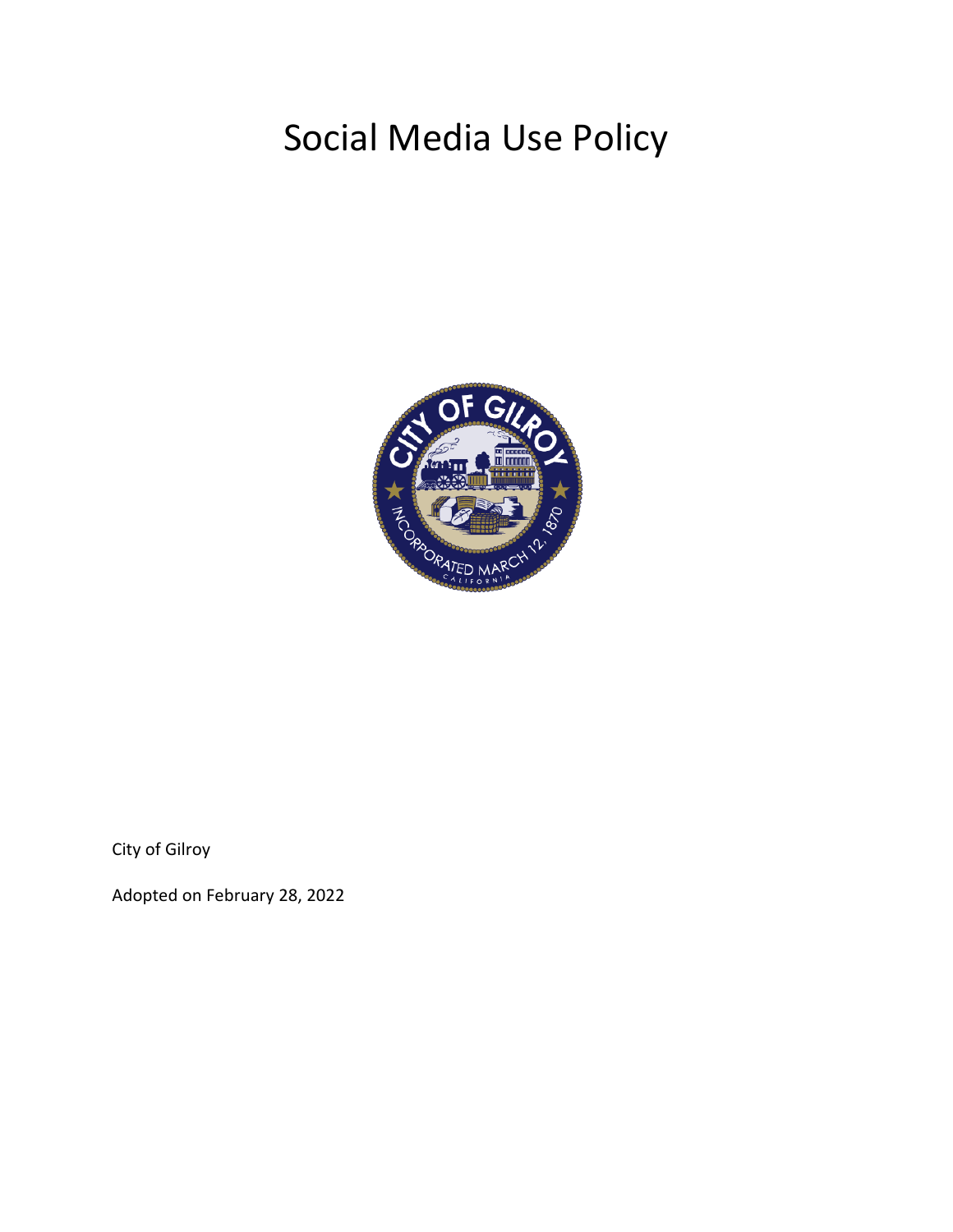# **Table of Contents**

| 1              |     |  |  |  |
|----------------|-----|--|--|--|
| $\overline{2}$ |     |  |  |  |
| 3              |     |  |  |  |
|                | 3.1 |  |  |  |
|                | 3.2 |  |  |  |
|                | 3.3 |  |  |  |
|                | 3.4 |  |  |  |
|                | 3.5 |  |  |  |
| 4              |     |  |  |  |
|                | 4.1 |  |  |  |
|                | 4.2 |  |  |  |
| 5              |     |  |  |  |
|                | 5.1 |  |  |  |
| 6              |     |  |  |  |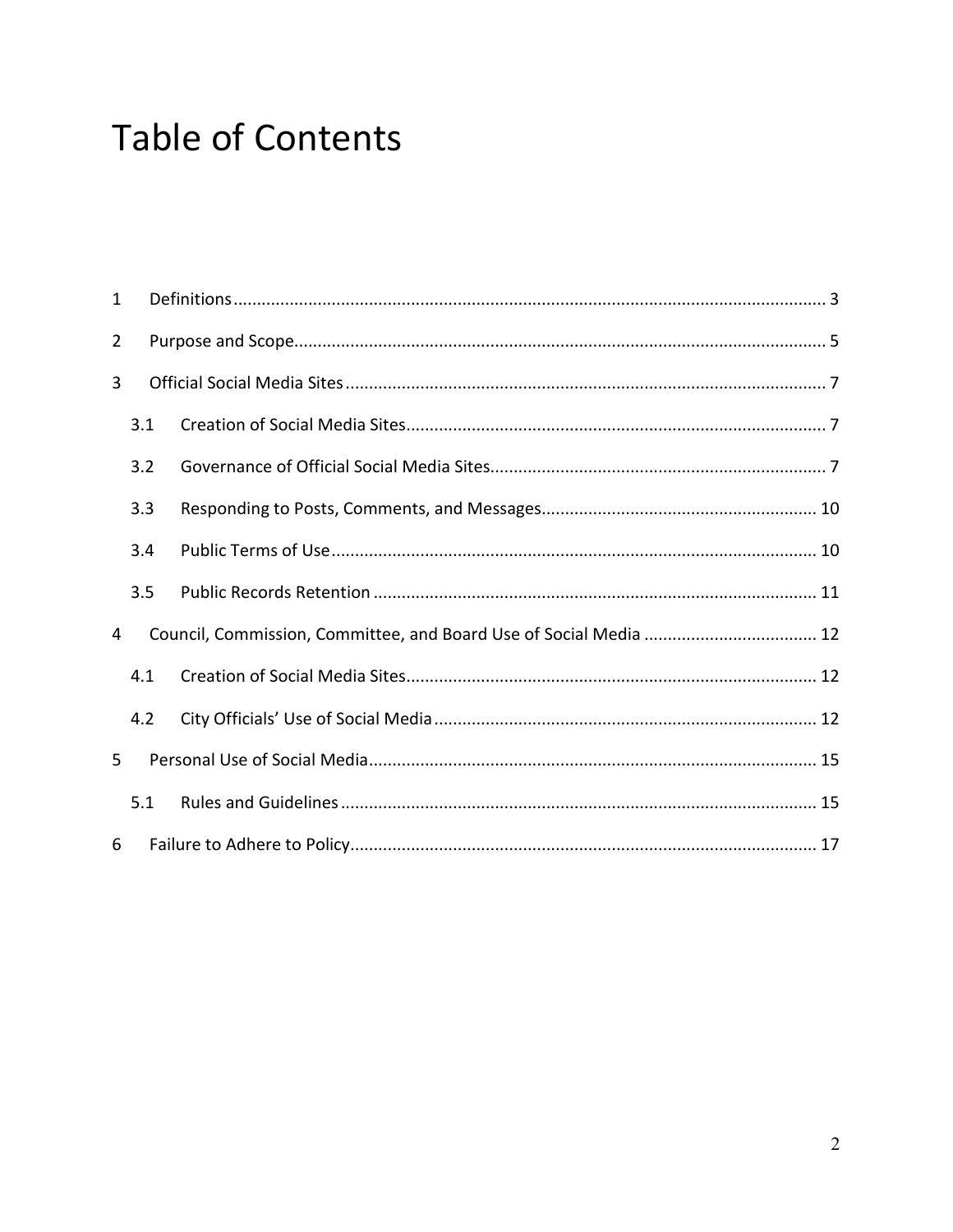## <span id="page-2-0"></span>**1 Definitions**

For purposes of this policy, the following definitions apply:

#### **Administrator**

The single person who oversees and, ultimately, controls all official Social Media Sites for the City. The Administrator will be the City Administrator or their designee.

### **Authorized Users**

City employees, staff liaisons for governing bodies, attorneys, and any consultants, providers, and contractors that are using Social Media in an official capacity for City business. The Administrator will determine, in their sole discretion, who is an Authorized User.

#### **City Officials**

Any elected or appointed official sitting on a Legislative Body of the City. These may include, but are not limited to, City Councilmembers, commissioners, board members and committee members.

#### **Comment**

Any reply on a post on an official Social Media Site. Comments may appear organized as threads, depending on the Social Media Site. A public user may add a comment, and an Authorized User may reply to that comment with another comment, depending on the situation.

#### **Legislative Body**

The City Council and any City Boards, Commissions and/or Committees.

#### **Message**

Any direct, private written communication from the public to an Official Social Media Site.

#### **Official Social Media Site**

Any Social Media Site controlled by an Authorized User that is used to promote, discuss, carry out, or reference City-related business and/or activities. These sites will clearly communicate they are representative of the City as a whole or of a specific Department or Division as applicable.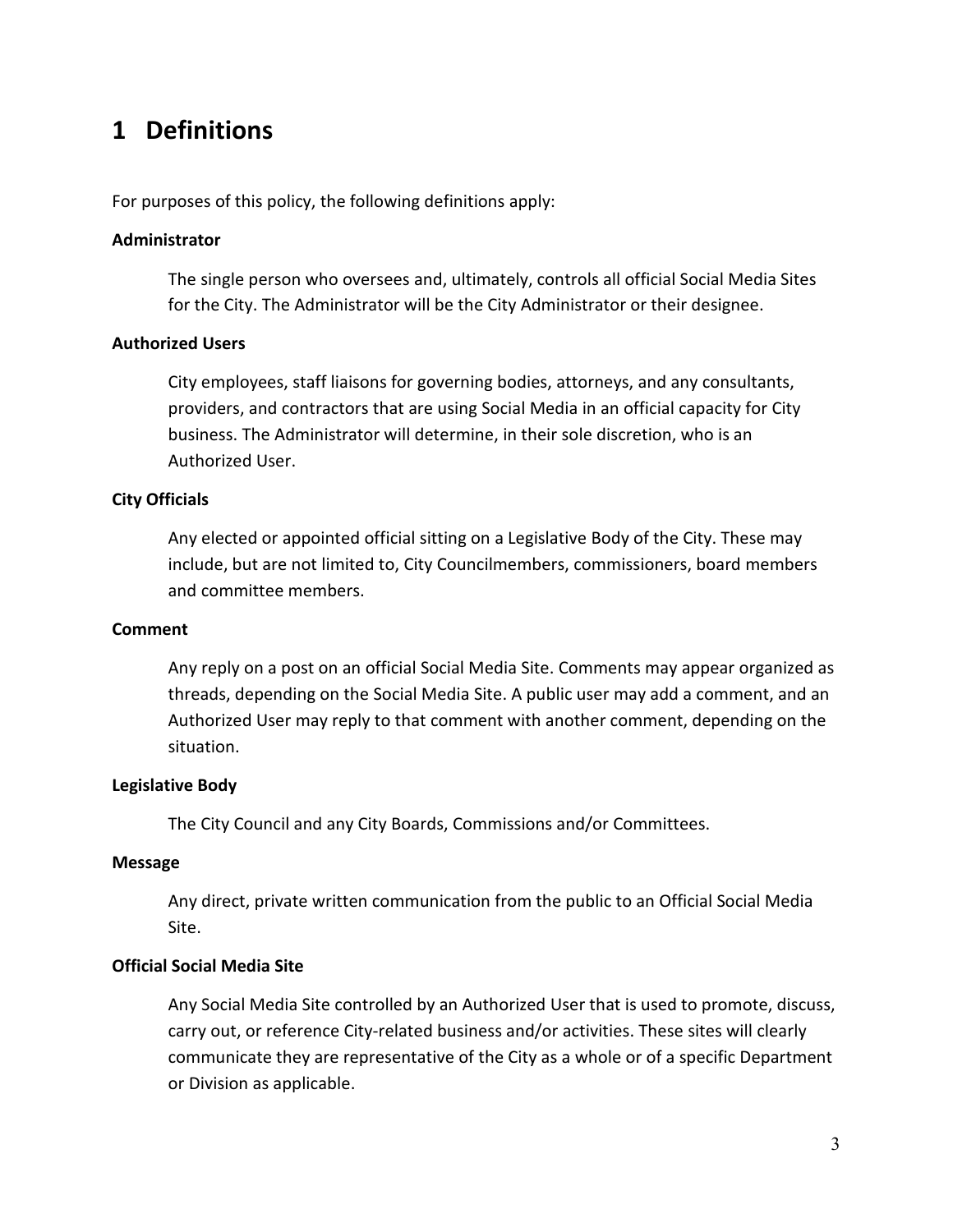#### **Post**

Any content an Authorized User initially publishes on an official Social Media Site. The medium of a post can range from plain text, to hyperlinks, to images, to videos, etc. This definition also applies to more ephemeral content such as Facebook/Instagram "Stories."

#### **Social Media**

Online sources that allow people to communicate, share information, share photos, share videos, share audio, and exchange text and other multimedia files with others via some form of online or cellular network platform. These online sources may include, but are not limited to, channels, networks, and technology, such as Facebook, LinkedIn, Twitter, Instagram, Nextdoor, YouTube, and similar platforms or kinds of electronic networking services (collectively, "Social Media Networks").

#### **Tag or Mention**

Using a Social Media Site's built-in feature to notify another user of a post or comment. The tag or mention usually begins with "@" followed by the username of the referenced user's Social Media Site.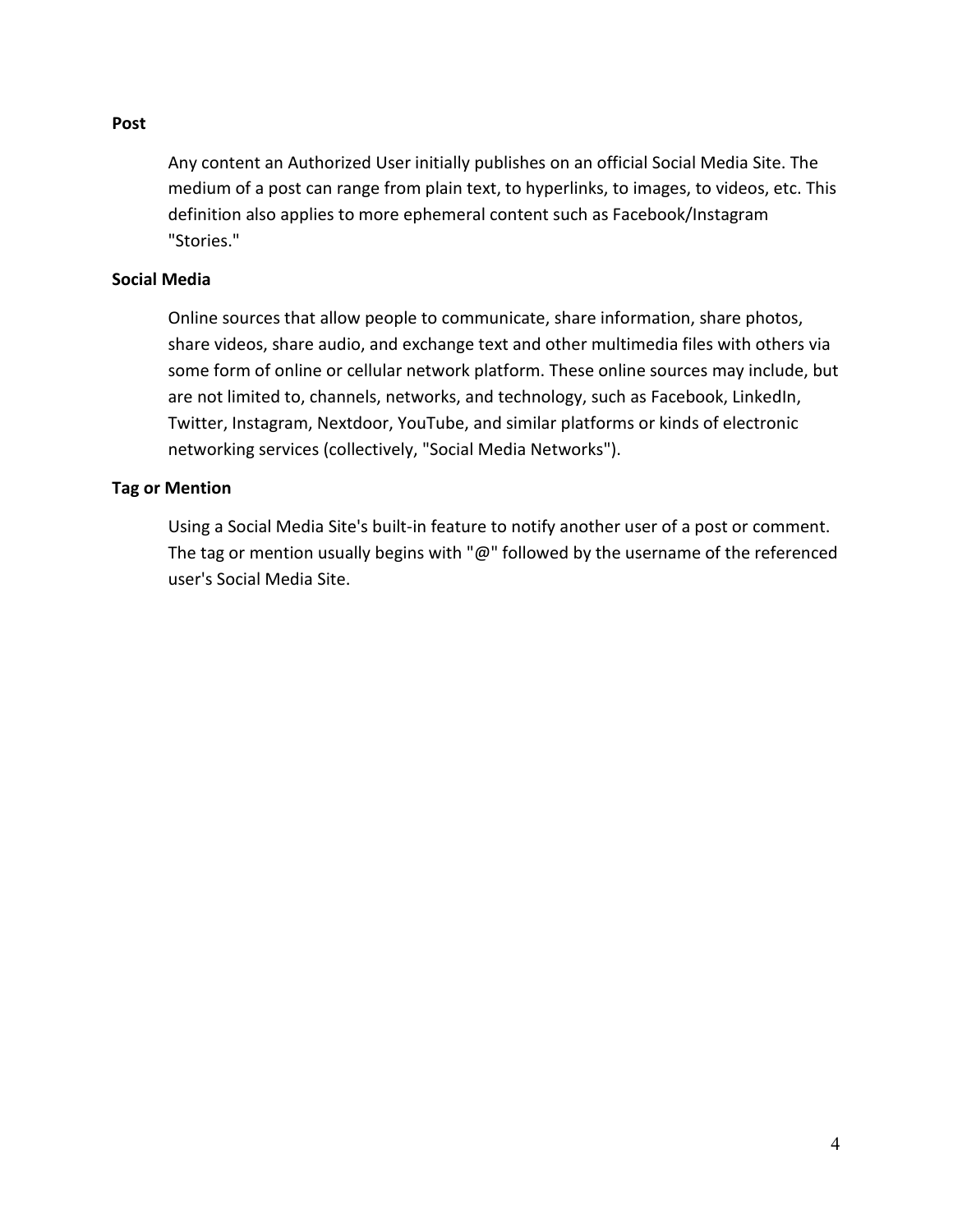## <span id="page-4-0"></span>**2 Purpose and Scope**

Social media networks offer substantial opportunities to communicate to a significant segment of the population. If used properly, they may provide a benefit to the City of Gilroy by providing an additional avenue of public outreach and dissemination of information. To address the fastchanging landscape of the Internet and the way residents communicate and obtain information online, the City encourages the use of social media (where appropriate) to further the goals of the Gilroy City Council and City leadership.

However, as with other interactive uses of the internet, posting information on social media is not without risks. Use of such networks for official City purposes raises legal issues that are unique to the City and generally do not affect private persons or entities. This includes, for example, the applicability of the Brown Act and the California Public Records Act. The City has an overriding interest and expectation in protecting the integrity of the information posted on its Official Social Media Sites in the name of and on behalf of the City, and the content that is attributed to the City and its officials.

This Social Media Use Policy establishes guidelines for the City participation in and Authorized Users' use of Social Media for City business. The City intends for its use of any Official Social Media Site to relate solely to matters of City business and does not, in any way, intend to--nor actually create--general public forums. While this policy acknowledges that Social Media is one way to engage with others, this policy is not intended to require the City nor any Authorized User acting in an official agency capacity to actually use social media.

All Authorized Users shall comply with this policy in all respects. This policy is subject to revision at any time. This policy may be changed without prior notice when deemed necessary to fully protect the City's interests and/or the public's interests. If it is necessary to change this policy without providing prior notice to employees, the City shall notify the employees of the change at the earliest possible time. All Authorized Users who have been authorized for social media access shall sign an acknowledgement of receipt of this policy indicating that they have read and understand all of its provisions and agree to be bound by the same. Before posting on Official Social Media Sites, the Authorized Users must check the most current policy to ensure compliance.

When posting on Official Social Media Sites on behalf of the City, Authorized Users are, in effect, serving as the voice of the City. The City has an overriding interest and expectation in deciding what is "announced" or "spoken" on behalf of the City on social media. Therefore, all participation on social media must be in accordance with the provisions set forth herein.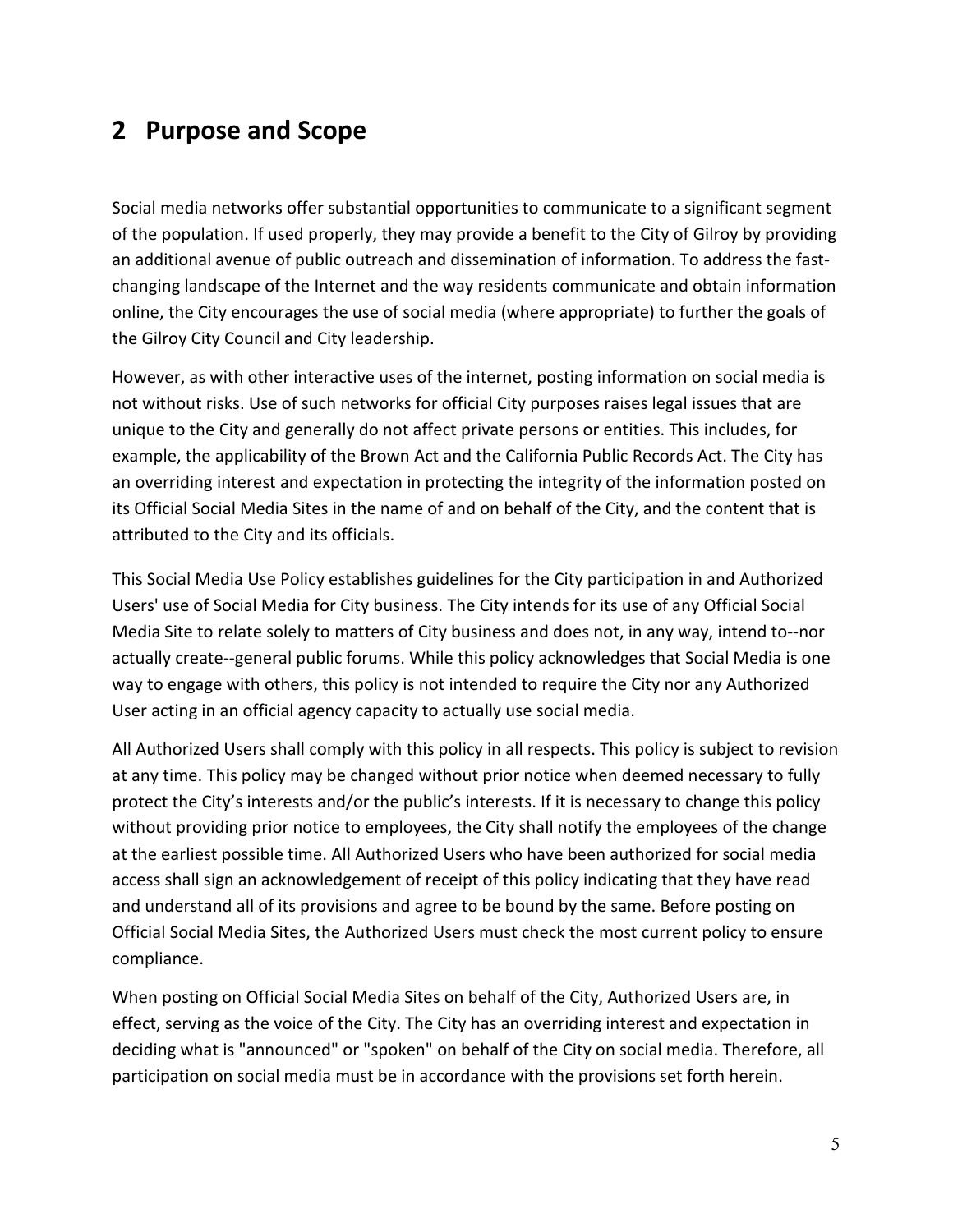This policy establishes standards for:

- Authorized Users who have permission to post information on Official Social Media Sites on behalf of the City, during working hours, non-working hours (subject to limitations determined by managers), and/or at the workplace;
- City Officials who are authorized to use social media in an official capacity;
- Public users who view and/or engage with content from the City's Official Social Media Sites, or who Message the City through the City's Official Social Media Sites; and
- Employees' personal use of Social Media as it relates to the City.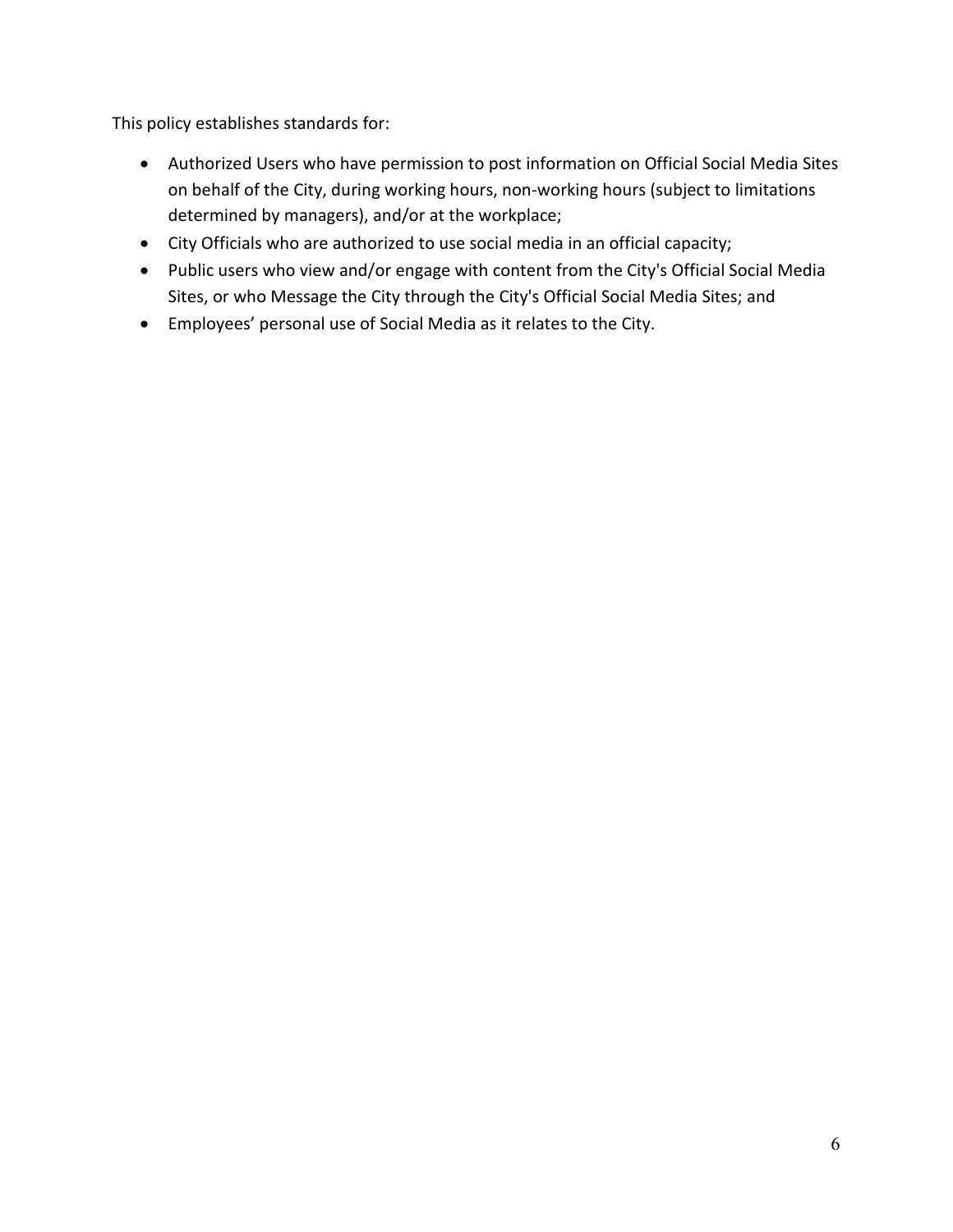## <span id="page-6-1"></span><span id="page-6-0"></span>**3 Official Social Media Sites**

### **3.1 Creation of Social Media Sites**

The Administrator may, in their sole discretion, establish a new Official Social Media Site.

Creation of any such Official Social Media Site must be proposed, in writing, by the Department Director to the Administrator. The Administrator may, in their sole discretion, approve, deny, or modify the creation of such sites. No one may create an Official Social Media Site without the prior written authorization of the Administrator. Consideration shall be given to the overall purpose of the requested site, the perceived ability of Authorized Users to maintain a new site, and its suitability for use for City purposes.

All Official Social Media Sites, except for Facebook, shall use official City contact information for account set-up, monitoring, and access. The use of personal email accounts or phone numbers by any City employee is not allowed for the purpose of setting up, monitoring, or updating an Official Social Media Site other than Facebook. Facebook's policies require users to manage Facebook Pages from a real, personal Facebook Profile. If a user creates a fake and/or duplicate Facebook Profile to manage a Facebook Page, the Facebook Page may be flagged and restricted, causing the City to lose access to the Page.

Authorized Users and their managers are responsible for the creation, administration, posting and deactivation of Official Social Media Sites.

The Administrator shall have ultimate authority over all City participation on Official Social Media Sites and may order the deactivation of all or part of an Official Social Media Site if the Administrator, in their sole discretion, determines that the content or site is not in the best interests of the City. If there is an existing Official Social Media Site without any new Posts for two (2) months or longer, with the exception of sites such as YouTube and Nextdoor, it should be deleted or merged with another Official Social Media Site, consistent with current City Records Retention policies. The Authorized User in charge of the site in question must provide written confirmation to the Administrator if they intend to delete or not use an Official Social Media Site before deactivation.

### <span id="page-6-2"></span>**3.2 Governance of Official Social Media Sites**

Only Authorized Users acting in an official capacity who utilize social media on behalf of the City, authorized in writing by the Administrator, are permitted to maintain, administer, and/or post on an Official Social Media Site on behalf of the City of Gilroy.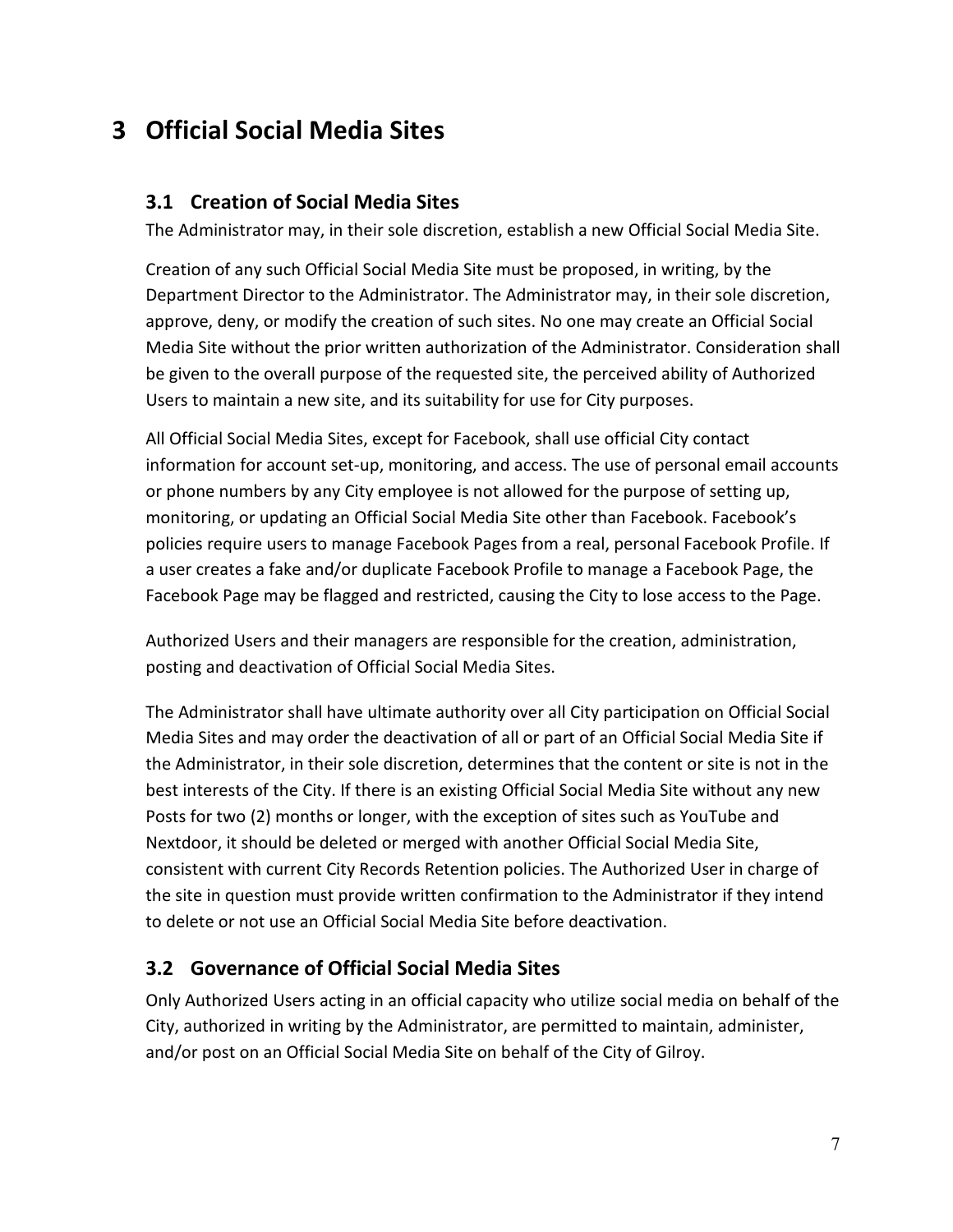In approving an Official Social Media Site, the Administrator shall designate at least one Authorized User who will be responsible for the regular monitoring and maintenance of that particular Official Social Media Site.

Authorized Users who use Official Social Media Sites on behalf of the City must adhere to the following rules:

- Any and all information posted on behalf of the City by Authorized Users on Official Social Media Sites should directly pertain to the City and be of citywide interest, address issues within the scope of their specific authorization, and contain factual information that is freely available to the public and that is not made confidential by any policy of the City, or by local, state, or federal laws.
- Authorized Users should conduct themselves at all times as a representative of the City and in accordance with all City policies.
- Authorized Users should review, become familiar with, and comply with the designated social media network policies and terms and conditions.
- Official Social Media Sites shall use account names or usernames that are clearly identifiable as representing the City. Examples include but are not limited to: @CityofGilroy @GilroyPolice @GilroyParksandRec.
- Profiles or account information for Official Social Media Sites must contain a valid City username, address, website, and phone number.
- Authorized Social Media Sites must clearly indicate the Department or Legislative Body they represent on their home page or Bio or About section.
- Authorized Users may not use or include personal email addresses or any other personal information in the user profiles and/or posted content for Official Social Media Sites. Instead, Authorized Users may use their name, title, and a city email address. If an Authorized User wishes, they may request a "common" email address from the IT department (i.e. "ParksRec@CityOfGilroy.org").
- The City logo (with or without the department name) or a City Department or Division logo shall be used as the account Profile Picture and/or included in a Cover Photo (AKA "banner image"). If a Department or Division wishes to use an alternate image as the Profile Picture or Cover Photo, they must obtain approval from the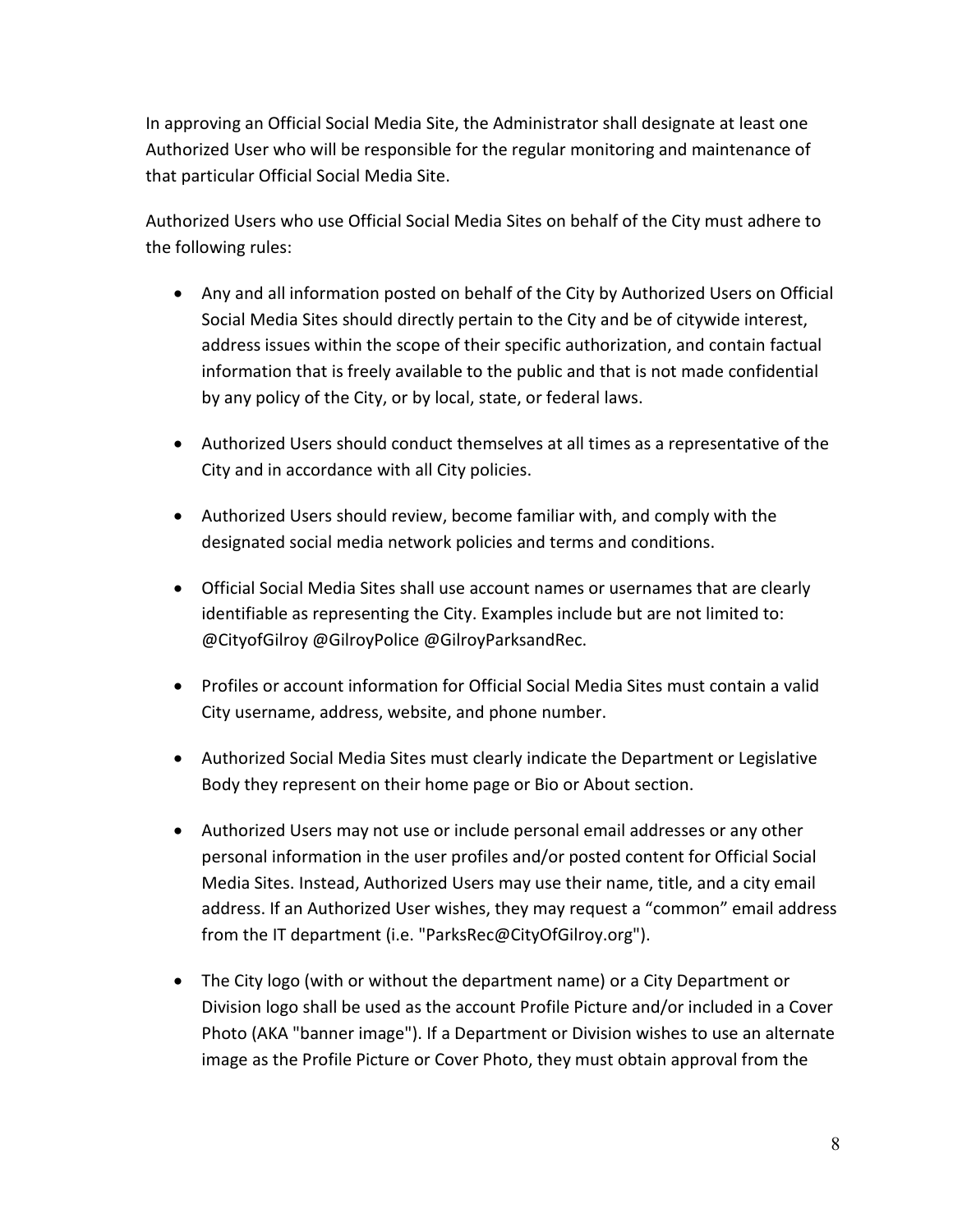Administrator before changing the existing photo and assure any photo used is not subject to federal copyright protection.

- Photographs, videos, or images of anyone who can be readily identified by the naked eye should not be posted to Official Social Media Sites without first obtaining the depicted person's written consent. If the person depicted in the photograph, video, or image is a minor or someone incapable of providing consent, the City must obtain the consent of the depicted person's parent or legal guardian before posting the photograph, video, or image to an Official Social Media Site. Consent is implied within public spaces or at City-sponsored events, unless otherwise stated. Authorized Users may consult the Administrator for guidance on using media from/for special projects or campaigns.
- Language that is sexually explicit, or that is lewd or obscene, racial, promotes religious beliefs, political, or illegal, or that expresses a personal opinion, except as provided in section 3.3 "Responding to Posts, Comments and Messages" is prohibited.
- Solicitation; engaging in or endorsing any commercial, products or activities is prohibited. This provision is not intended to limit the City's ability to support business in Gilroy generally, but to refrain from supporting one particular business or a particular commercial enterprise or sole business.
- Comments in support of or in opposition to elected and appointed City Officials, political candidates, political campaigns, ballot measures, and matters that may reasonably be agendized for consideration by the City Council, and/or any other Legislative Body are prohibited.
- Authorized Users should avoid posting about the following items, unless approved in advance by the City Administrator or City Attorney:
	- Actual or perceived threats to public health, safety or property;
	- Actual or potential legal claims, lawsuits or other legal issues;
	- Personnel or medical matters;
	- Criminal investigations and content regarding crime scenes;

While Official Social Media Sites are to be used for City business and for the purposes stated herein, they are not intended to replace nor serve as the primary means of the City's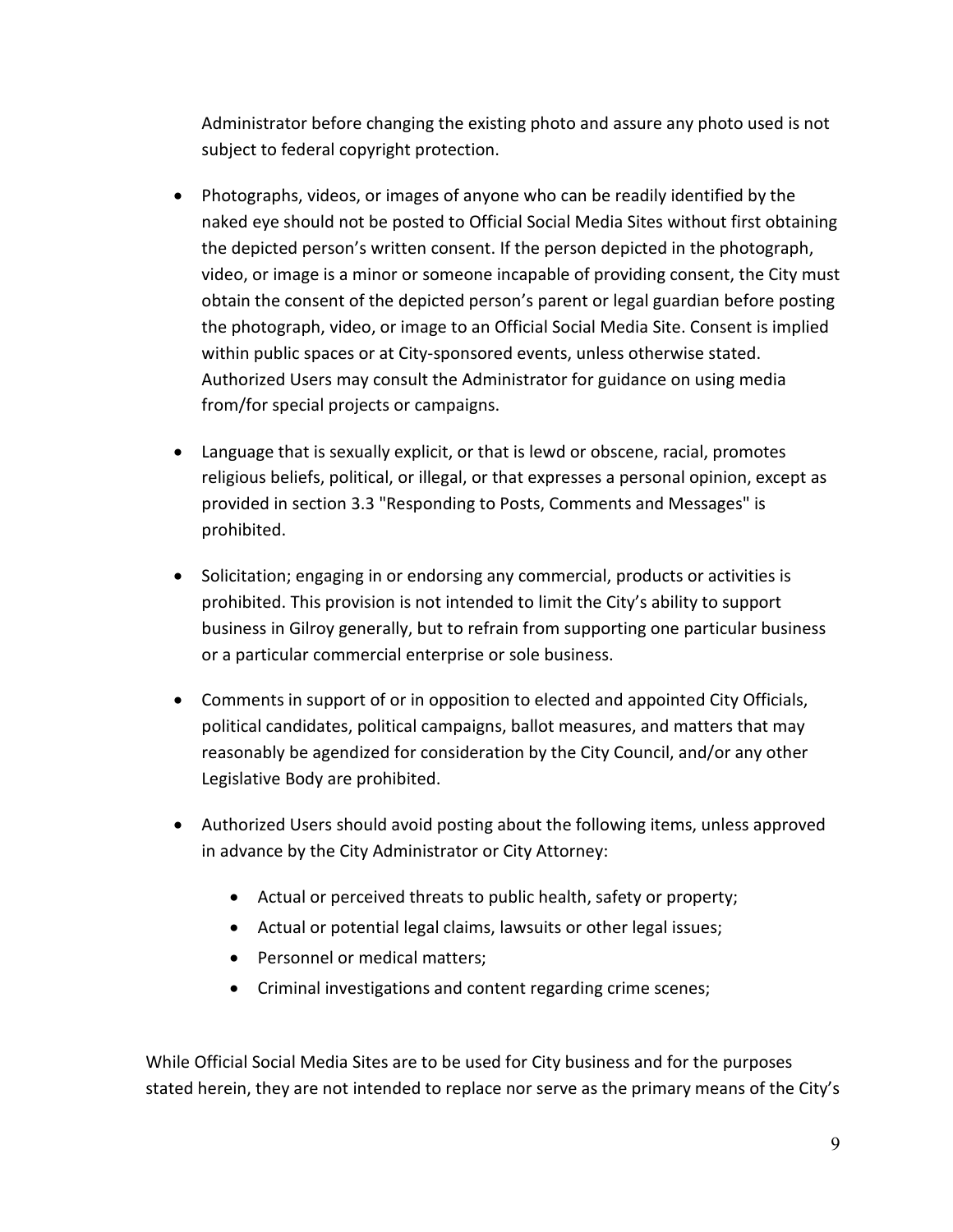communication with anyone. The City has an official website. This website shall remain the primary means of online communication with the public and should be the primary link used on accounts and in posts as much as possible.

Except as expressly provided in this policy, Authorized Users accessing any Official Social Media Site shall comply with all applicable policies of the City, including, but not limited to those policies that pertain to use of the internet by Authorized Users acting in an official capacity.

## <span id="page-9-0"></span>**3.3 Responding to Posts, Comments, and Messages**

Authorized Users should be aware that it is not always possible or recommended on social media networks to disable the feature that allows or permits responsive posts by members of the public. By permitting use of this feature, the City does not intend to create a general public forum, and all Comments and Posts must comply with this Social Media Policy. In addition, most social media networks have their own terms of use and standards of conduct. All content posted on an Official Social Media Site must comply with this Social Media Policy and any host site user guidelines. The City reserves the right to remove any Post or ban any posters from the site at its sole discretion for violation of this Policy or applicable guidelines.

Some social media networks provide the ability to hide or delete posts from the public. If the Authorized Users wish to hide or delete a Post or Comment, they need to coordinate with the Administrator and possibly the City Attorney. If the Post is to be deleted, there is a documentation process for public records that needs to be followed first. Standard practice for social media is that once a Post is published, it should not be deleted. It can be edited as long as it does not change the original intent of the Post.

No Post, Comment, or other content shall be removed solely simply because it is critical of the City, City Officials, employees, or programs, or because city staff disagrees with the viewpoint of the Comment, content or submittal. On social media networks where the feature is available, a "strong" profanity filter should be enabled to automatically prohibit Comments and Posts with profanity.

## <span id="page-9-1"></span>**3.4 Public Terms of Use**

Every Official Social Media Site that allows Comments or Posts from the public must include the disclaimer/terms of use (see Appendix A) located in a readily accessible part of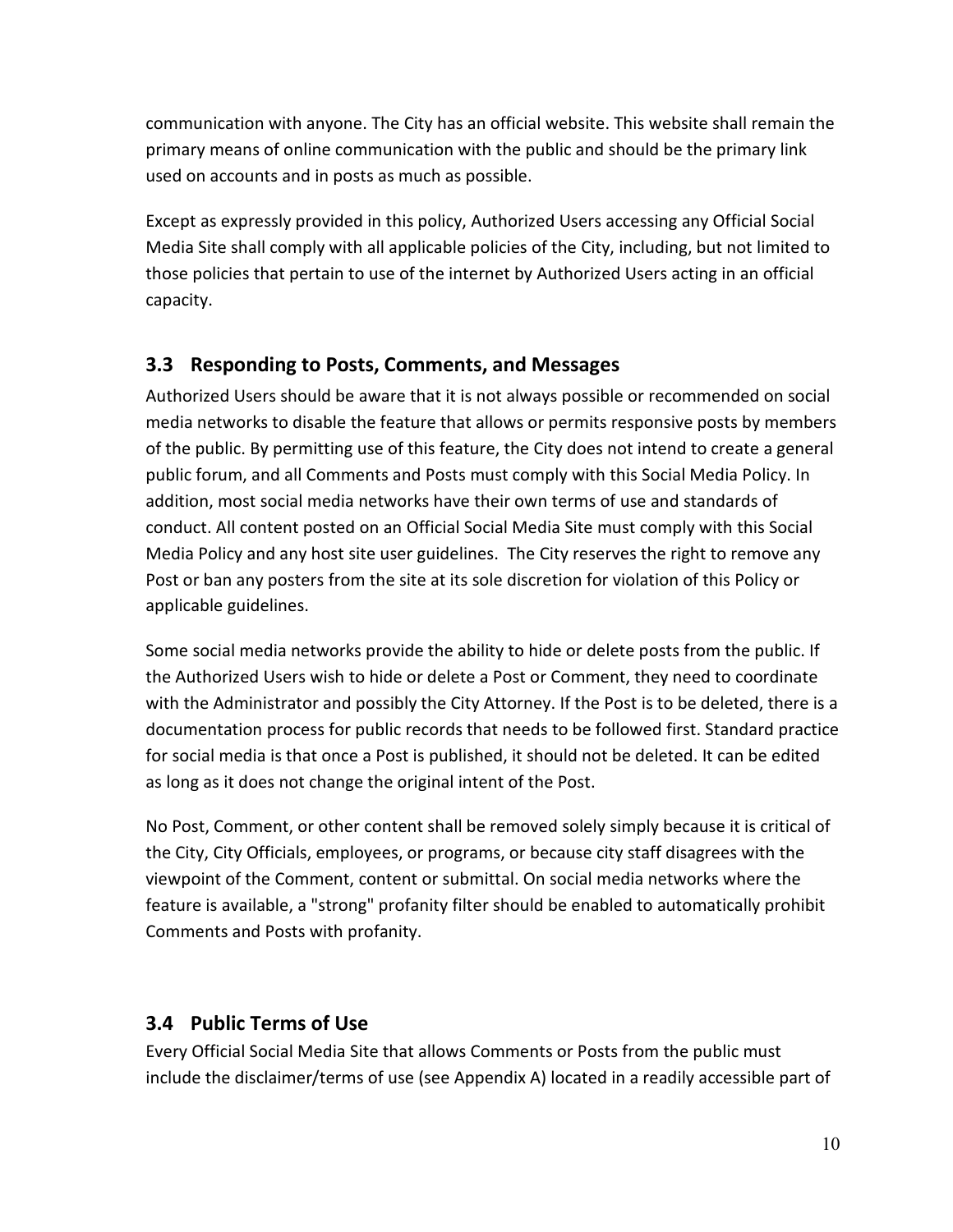each Social Media Site, such as the privacy policy, the "about us" section, or a "pinned" post.

## <span id="page-10-0"></span>**3.5 Public Records Retention**

All content posted on an Official Social Media Site should be assumed to be subject to the California Public Records Act, California's civil discovery statutes, and other applicable laws requiring the disclosure of public records. All content must be managed, stored, and retrieved to comply with these laws, including any photographs or images. In addition, all content subject to the City's records retention policy must be maintained consistent with that policy. Any content on Official Social Media Sites shall be maintained in a format that preserves the integrity of the original record and must be easily accessible using the approved City platform and tools. Any content submitted for posting that is deemed unsuitable because it is not topically related or is inappropriate under this policy must also be retained pursuant to the applicable record retention schedule.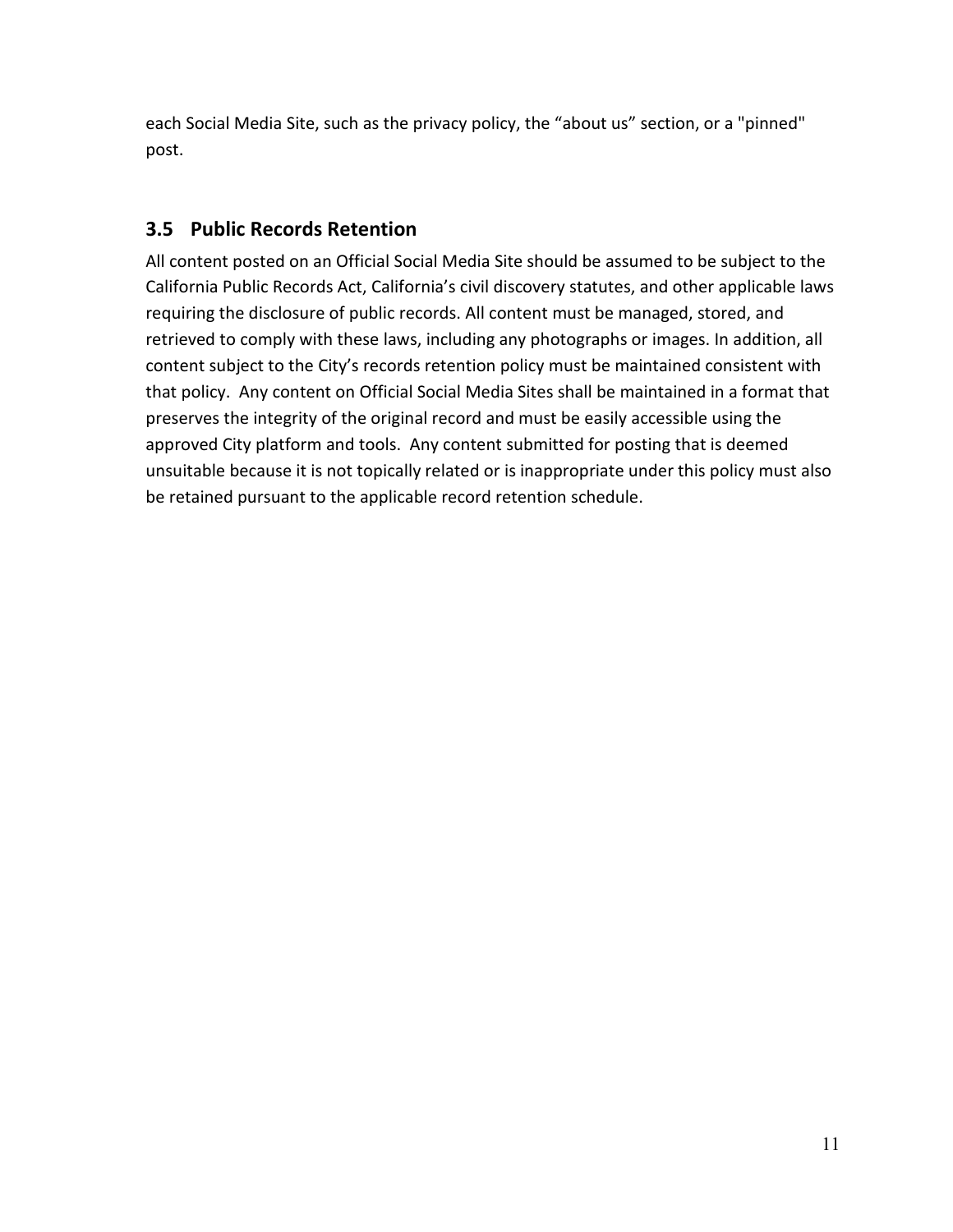## <span id="page-11-0"></span>**4 Council, Commission, Committee, and Board Use of Social Media**

## <span id="page-11-1"></span>**4.1 Creation of Social Media Sites**

Any established Legislative Body within the City may request from the Administrator to create an Official Social Media Site on behalf of the City.

Creation of any such site must be proposed, in writing, by the Legislative Body staff liaison, to the Administrator. The Administrator may, in their sole discretion, approve, deny, or modify the creation of such sites. A Body may not create an Official Social Media Site without the prior written authorization of the Administrator. Consideration shall be given to the overall purpose of the requested site, the perceived ability of Authorized Users to maintain a new site, and its suitability for use for City purposes.

### <span id="page-11-2"></span>**4.2 City Officials' Use of Social Media**

The City does not create or provide support for individual social media accounts for City Officials. City Officials who maintain personal social and other digital media accounts should be aware that--similar to City email or any other written or recorded communication related to the official conduct of city business--digital communications, Social Media Posts and Messages by City Officials regarding matters that are before the City for action or within City jurisdiction can be "official city business" subject to laws and policies regarding freedom of speech, records retention and production, and public transparency. Those laws and policies include, but are not necessarily limited to: the California and United States Constitution, the California Public Records Act, the Ralph M. Brown Act, and the City's records retention regulations.

City Officials participating in digital or social media communications shall maintain and clearly delineate between separate accounts for official and personal/campaign statements, taking precaution not to convey personal/campaign communications in a manner that suggests such communications represent the position of the City or their Legislative Body as a whole.

City Officials are prohibited from using the City logo or seal or any variation of the City logo or seal, representing the City, or representing that they speak on behalf of the City within their official or personal social media account(s) or site(s).

To avoid ambiguity, all statements, headings, profile pictures, or biographies on personal or campaign accounts shall: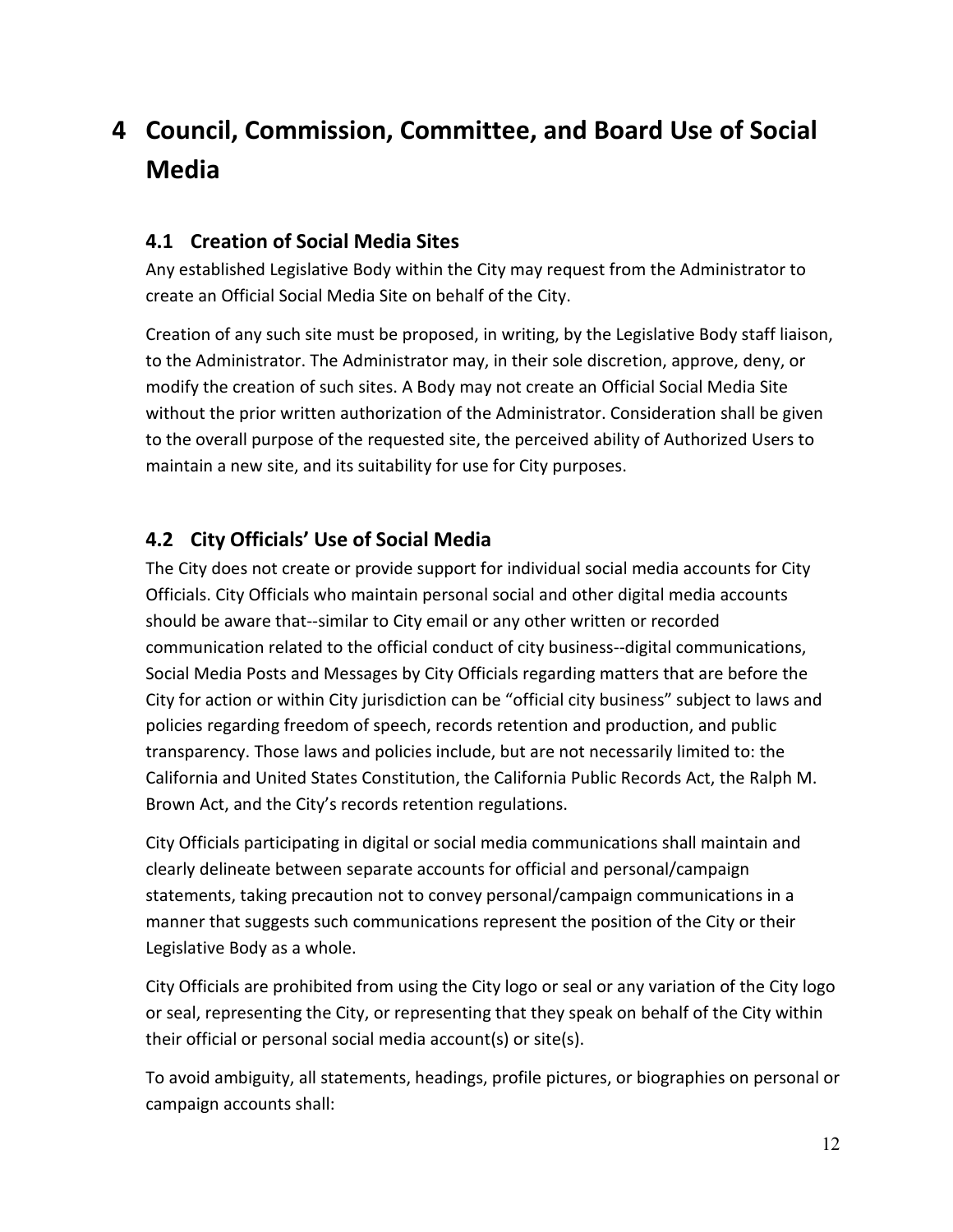- Not be made in the name of the position to which the City Official was elected or appointed;
- Clearly reflect that content on such accounts does not represent the official positions of the City or the governing body;
- Not display the City logo or any other official City mark or title.

Digital records relating to public business are required to be handled in a manner capable of maintaining the record for the applicable retention period, including through the use of highlights, bins, or archives for temporary and disappearing stories, reels, posts, or otherwise. Likewise, City Officials should avoid deleting Comments or blocking individuals on official pages or sites they maintain. Social media content should be treated the same as any written document and retained in accordance with the City retention schedules.

To avoid any violations of the Brown Act, consistent with the update provided by AB 992, City Officials are permitted to use a social media site to engage in conversations or communications on matters within the subject matter jurisdiction of their governing body:

- To answer questions;
- To provide information to the public; and
- To solicit information from the public.

However, a majority of City Officials may not use social media to "discuss among themselves" official business. The Brown Act broadly defines the meaning of "discuss among themselves" to include any "communications made, posted, or shared on an internet-based social media network between members of a Legislative Body, including Comments or use of digital icons that express reactions to communications made by other members of the Legislative Body." The Brown Act prohibits a Board member from communicating directly with the social media of any other member on a subject within the jurisdiction of the board.

City Officials must refrain from using the City's Official Social Media Sites or any form of electronic communication to respond to, blog or engage in serial meetings, or otherwise discuss, deliberate, or express opinions on any issue within the subject matter jurisdiction of the body without complying with the Brown Act.

City Officials should be honest and accurate when posting information or news, especially when communicating during a crisis or emergency. Any mistakes, misstatements and/or factual errors must be corrected quickly upon discovery. When possible, news of citywide importance should first be announced by the City's Official Social Media Sites including the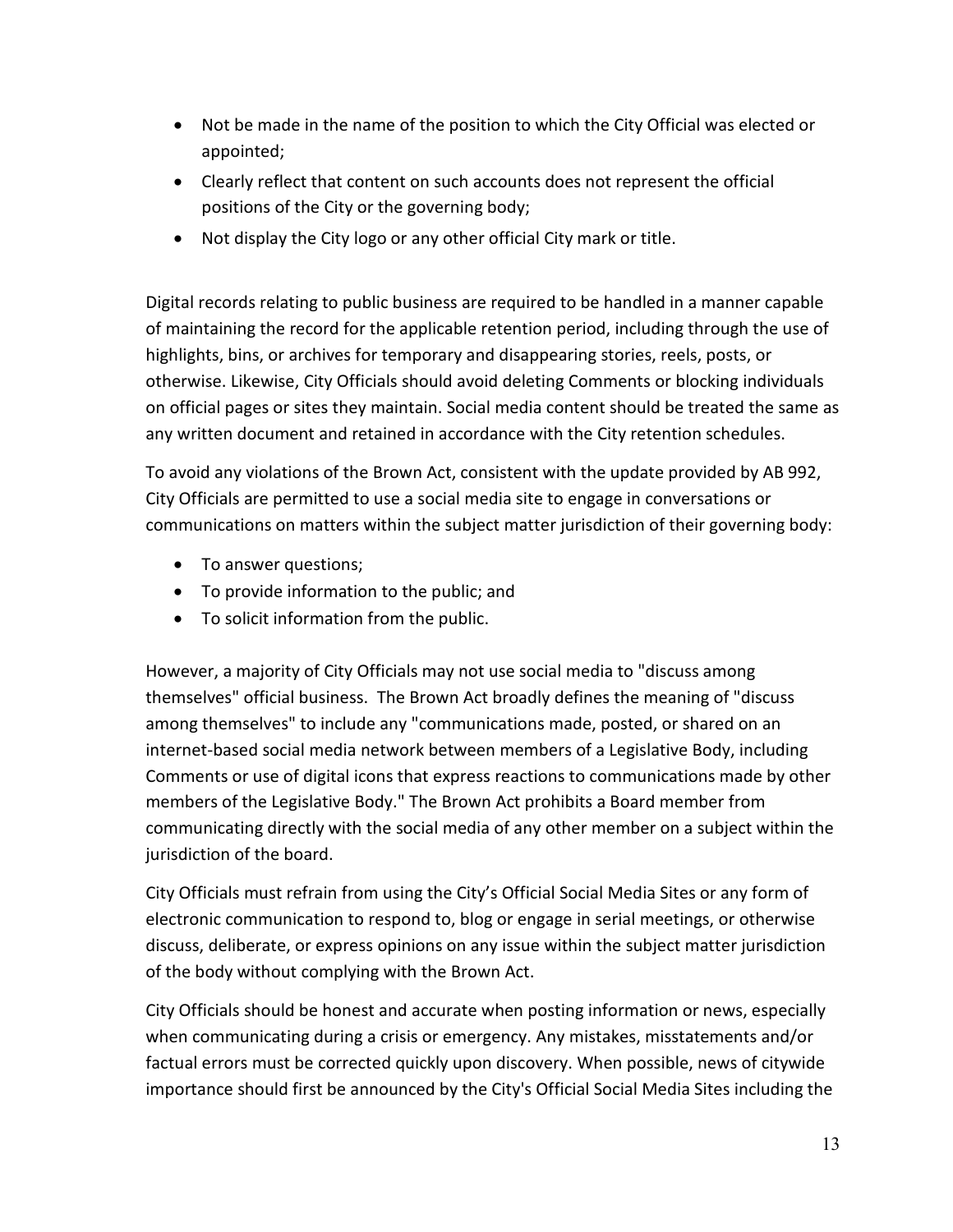City website. This information can then be shared by City Officials, linking back to the original Post or official City website, when possible. Unless the City Official has been designated to serve as a spokesperson, a City Official should never represent themselves as a spokesperson for the entire Legislative Body or the City. City Officials should be mindful of recognizing that accomplishments of the City or Legislative Body are achieved by collective action of the entire body or organization.

In summary,

### **City Officials may:**

• Use social media in the Official's capacity to communicate with constituents to "answer questions, provide information to the public, or solicit information from the public."

### **City Officials may not:**

- Discuss on social media with a majority of the legislative body business of a specific nature that is within the subject matter jurisdiction of the legislative body.
- Comment on a post of another member of the legislative body, including "liking," sharing, reposting, or use of emojis.
- <span id="page-13-0"></span>• Block any member of the public from participating in your social media account.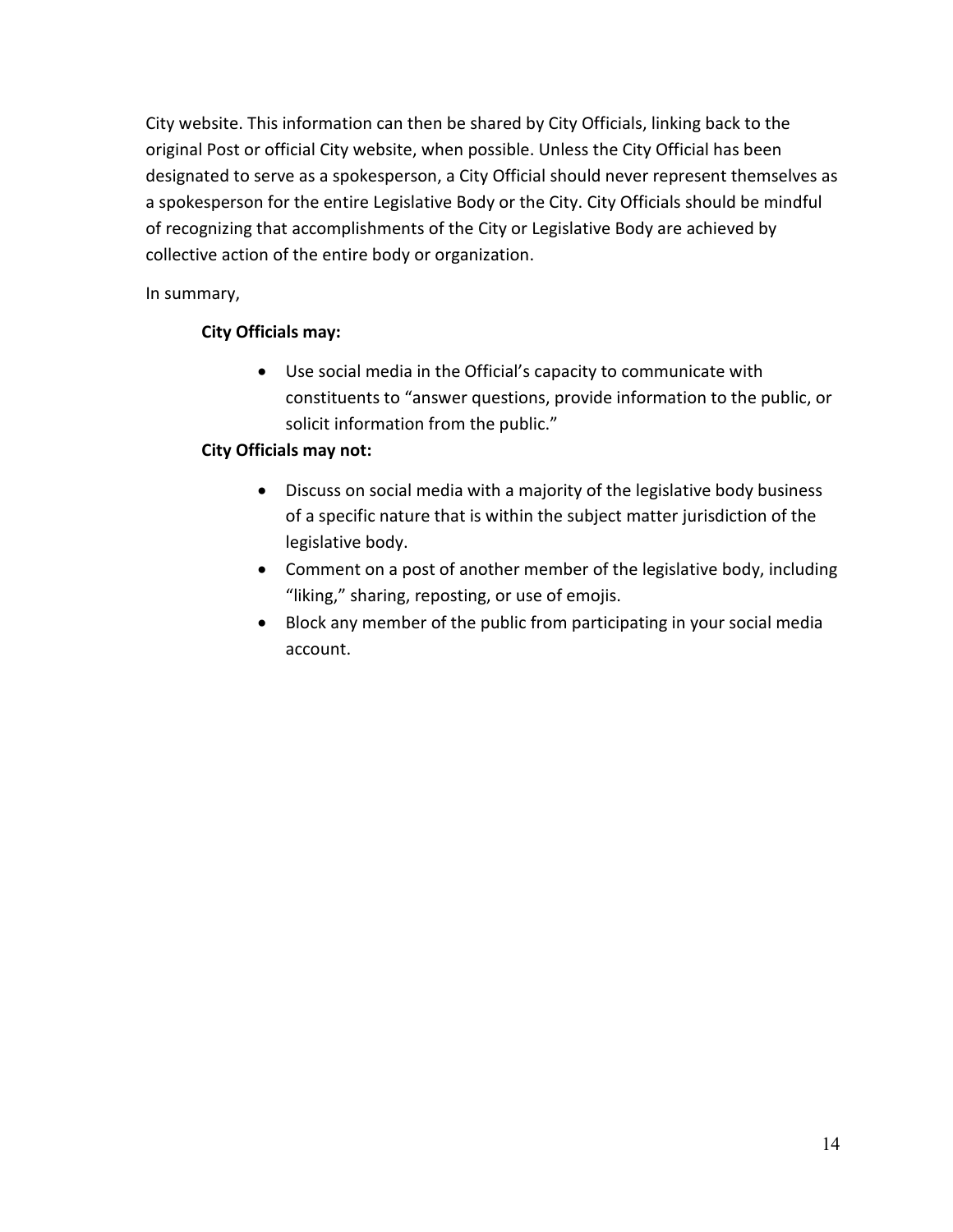## **5 Personal Use of Social Media**

While the City does not monitor employees' personal social media accounts, this section sets forth suggested guidelines to follow when referring to the City. Following these principles helps ensure a distinction between sharing personal and agency views/information.

### <span id="page-14-0"></span>**5.1 Rules and Guidelines**

The following rules and guidelines apply to all employees acting in an official capacity of the City of Gilroy:

- While employees may voluntarily choose to engage with the City on its Official Social Media Sites, the City does not encourage or require any employee to follow or "like" Official Social Media Sites.
- The City does not condone the personal use by employees of social media during the working hours by any means, including by using City-owned equipment. Employees have no right or expectation of privacy when using City-issued devices or systems. The City reserves the right to monitor, search, or disclose employee use of City resources.
- When an employee uses social media in a personal capacity, they are doing so for themselves and they are not speaking nor communicating on behalf of the City. Employees should make certain that it does not appear that they are speaking or posting for the City unless authorized to do so.
- Employees are reminded and cautioned that nothing posted on the internet is private. Content can easily be shared, forwarded, and distributed to broader audiences without your knowledge or permission.
- Information posted on social media may be used as evidence in disciplinary, administrative, or legal proceedings. The City will not require you to provide a password or other security information for your personal sites that are password-protected or otherwise non-public.
- The personal use of social media by an employee in a manner that violates any City policy or procedure will not be tolerated, and may be grounds for disciplinary action, up to and including termination. Employees are expected to comply with the same ethical and performance standards on-line as in the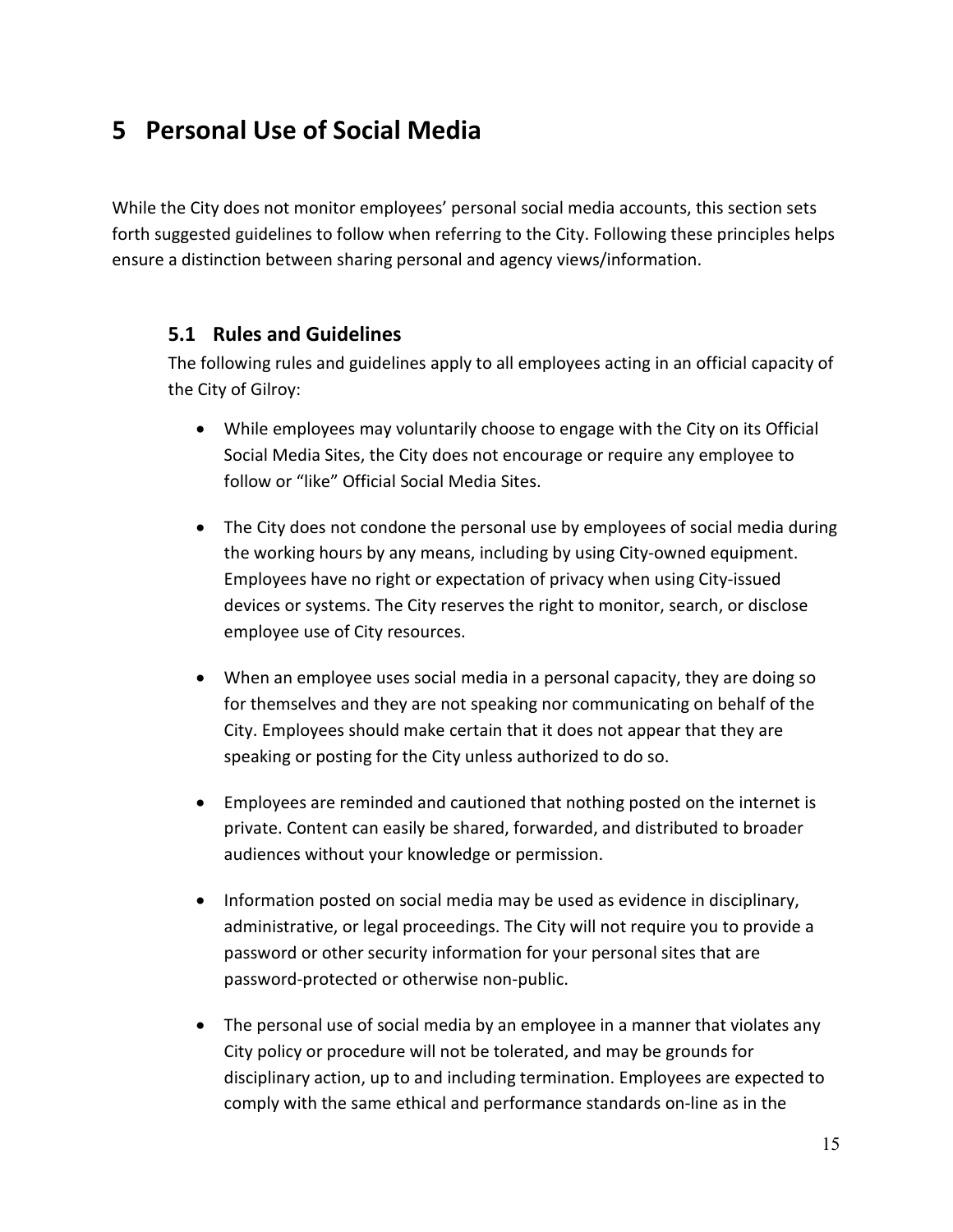workplace. Using social media in a way that adversely impacts a job, co-workers, the City, or the public is prohibited. Employees may not use their official City email addresses to create or maintain any personal social media account(s) or site(s).

- Employees may not post any content on the internet or social media that constitutes or contains City confidential, proprietary, privileged, private, personnel, or other non-public information.
- Employees are prohibited from using the City logo or seal or any variation of the City logo or seal, representing the City, or representing that they speak on behalf of the City within their personal social media account(s) or site(s). Employees must also make clear in any online activity that the views and opinions they express about work-related matters are their own, have not been reviewed by the City, and do not necessarily represent the views and opinions of the City.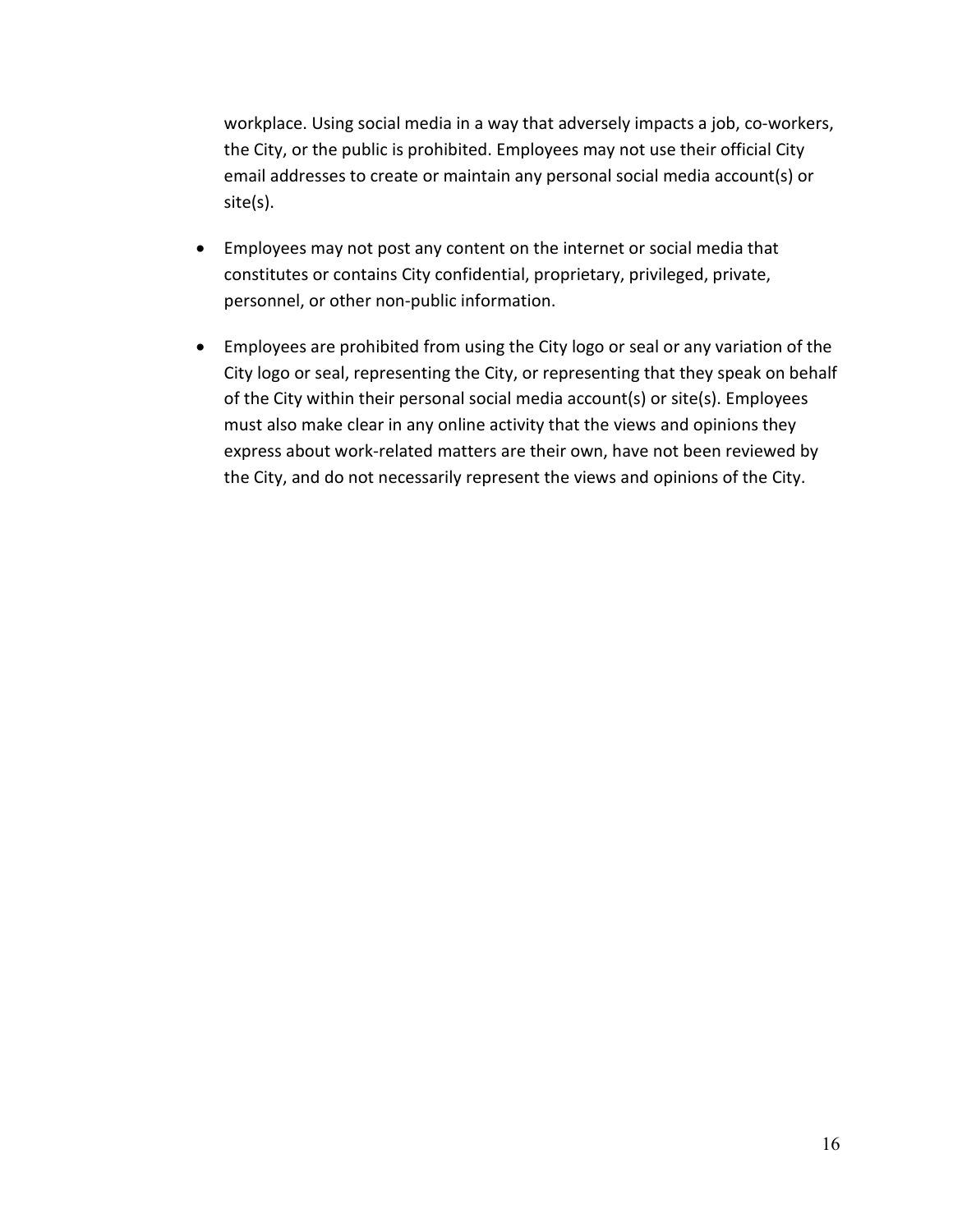## <span id="page-16-0"></span>**6 Failure to Adhere to Policy**

An Authorized User's failure to adhere to the provisions of this policy may result in disciplinary or adverse action being taken against the Authorized User up to and including termination.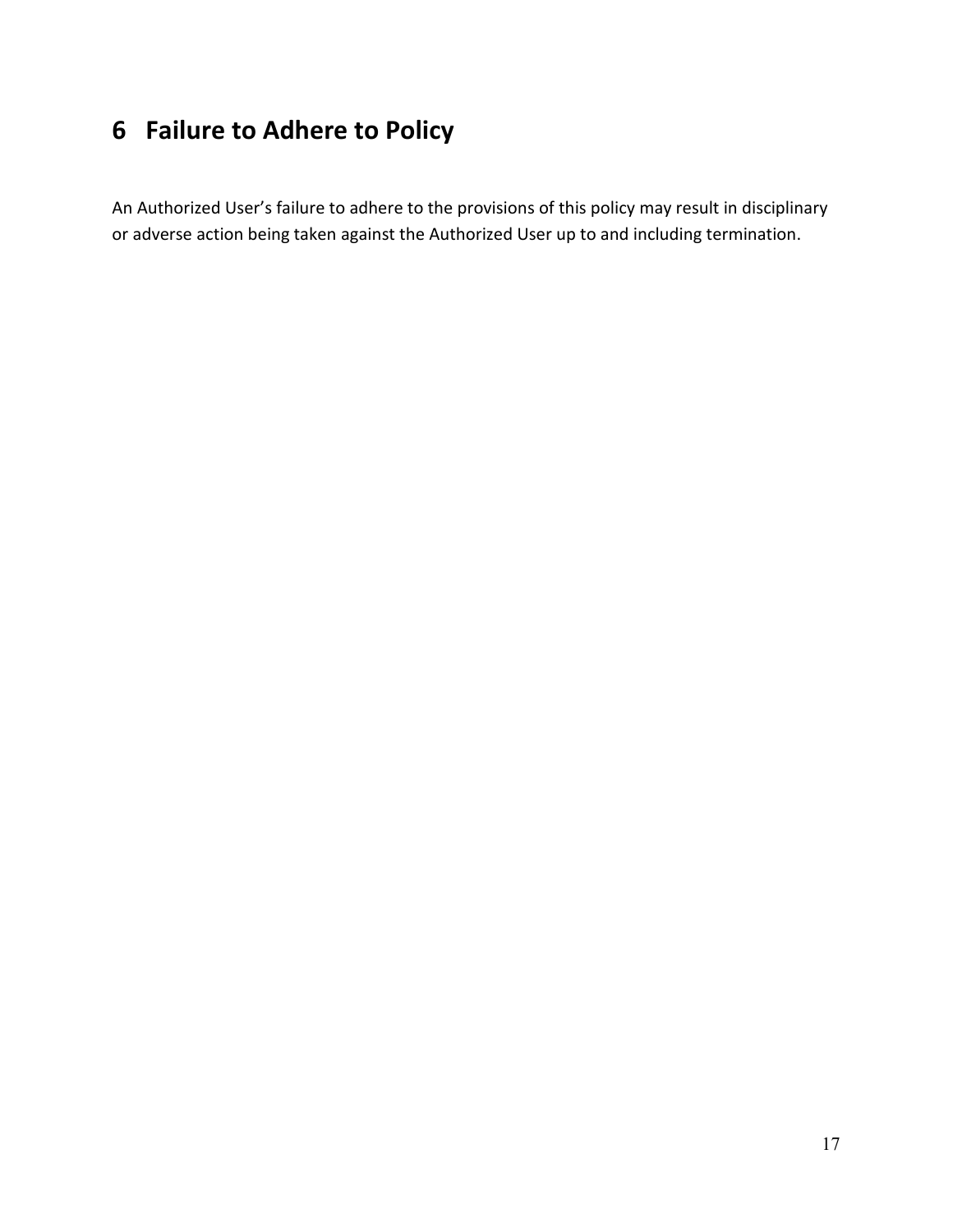# Appendix A

## **Disclaimer/Terms of Use**

THIS SITE IS NOT MONITORED IN REAL TIME. IF YOU HAVE AN EMERGENCY OR KNOW OF A CRIME IN PROGRESS, PLEASE CALL 911 IMMEDIATELY. THIS SOCIAL MEDIA SITE IS NOT A PUBLIC FORUM. BY ENGAGING WITH THIS SOCIAL MEDIA SITE, YOU AGREE TO ADHERE TO THE TERMS OF USE OUTLINED AT https://www.cityofgilroy.org/socialmediapolicy.

The City will publish the following information on its website at [https://www.cityofgilroy.org/socialmediapolicy:](https://www.cityofgilroy.org/socialmediapolicy)

These Terms of Use apply to all Official Social Media Sites ("sites") of the City of Gilroy. This site is not a public forum and all Comments and Posts must comply with these Terms of Use. Official Social Media Sites are intended to serve as a mechanism for communication between the City and the public to help further our mission. Any Comment submitted to sites and their fans, followers, or subscribers may be considered a public record, which is subject to disclosure pursuant to the California Public Records Act. Public information requests must be directed to the City Clerk's office.

If any public Comments are allowed on these sites, we reserve the right to remove posts or comments at the City's sole discretion. The City reserves the right to report a user directly to the host social media network if a Post, Comment or other content by the user violates the network's own Terms of Use. Under the City of Gilroy Social Media Use Policy, the City reserves the right to remove inappropriate content on its sites, including, but not limited to, the following:

- a. Profane, obscene, violent, or pornographic content and/or language;
- b. Content that promotes, fosters, or perpetuates discrimination or harassment on the basis of race, color, national origin, religious creed, ancestry, physical or mental disability, medical condition, pregnancy, childbirth or related medical condition, age, sexual orientation, sex, gender identity, gender expression, genetic information, military or veteran status, marital status, or any other basis protected by applicable state or federal law;
- c. Threats to any person or organization or encouragement of illegal activity;
- d. Information that tends to compromise the safety or security of City employees, the public, public systems, or the City's technology resources;
- e. Content that violates any legal ownership interest, such as a copyright or trademark;